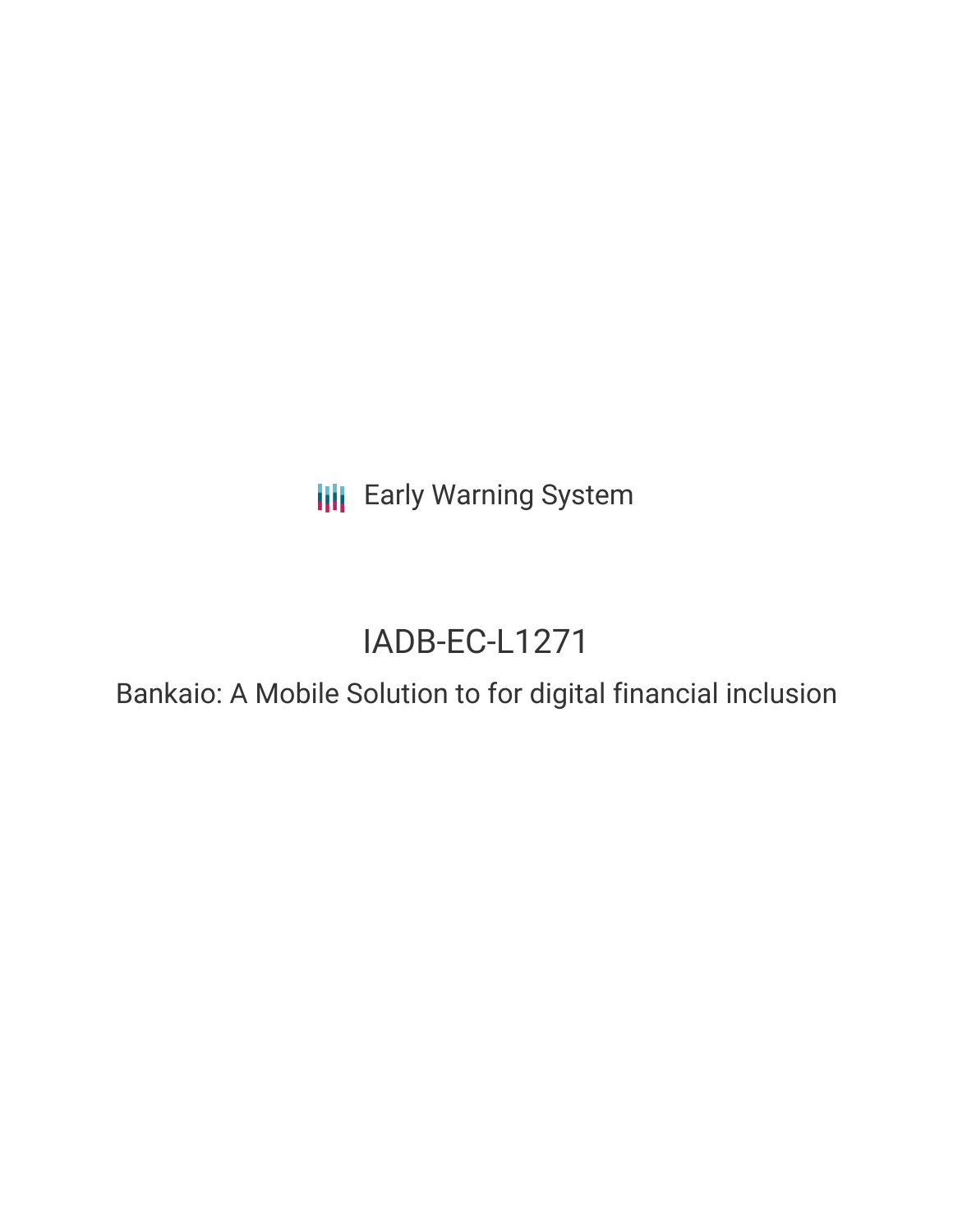

### **Quick Facts**

| <b>Countries</b>               | Ecuador                                |
|--------------------------------|----------------------------------------|
| <b>Financial Institutions</b>  | Inter-American Development Bank (IADB) |
| <b>Status</b>                  | Active                                 |
| <b>Bank Risk Rating</b>        | U                                      |
| <b>Voting Date</b>             | 2020-12-09                             |
| <b>Borrower</b>                | Government of Ecuador                  |
| <b>Sectors</b>                 | Finance, Law and Government            |
| <b>Investment Type(s)</b>      | Loan                                   |
| <b>Investment Amount (USD)</b> | $$0.60$ million                        |
| <b>Project Cost (USD)</b>      | $$0.60$ million                        |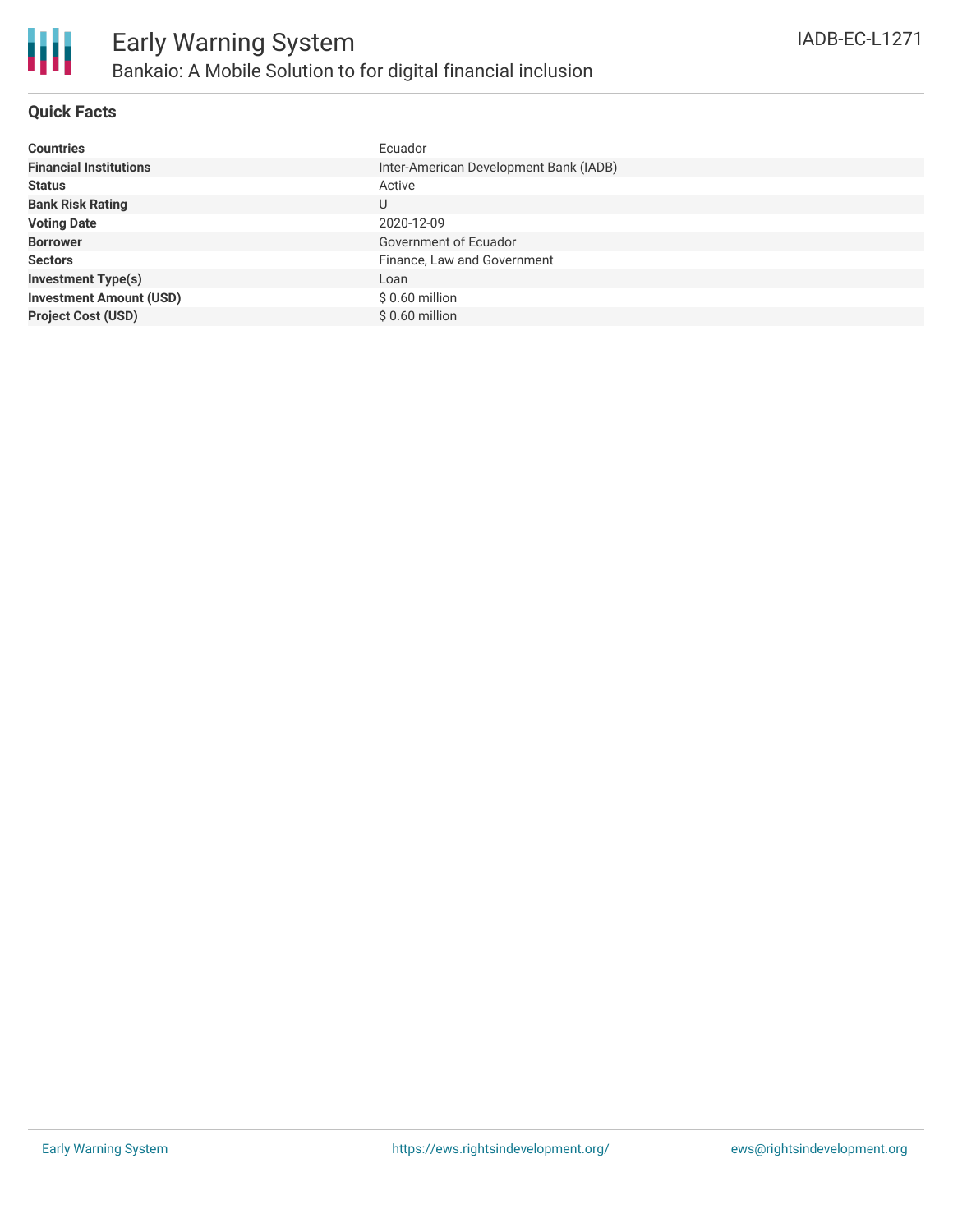



### **Project Description**

Bankaio is a mobile platform that uses series of alternative data sources and an artificial intelligence engine, to offer a set of progressive credit products that smartly and dynamically assist users in the construction of a formal credit profile.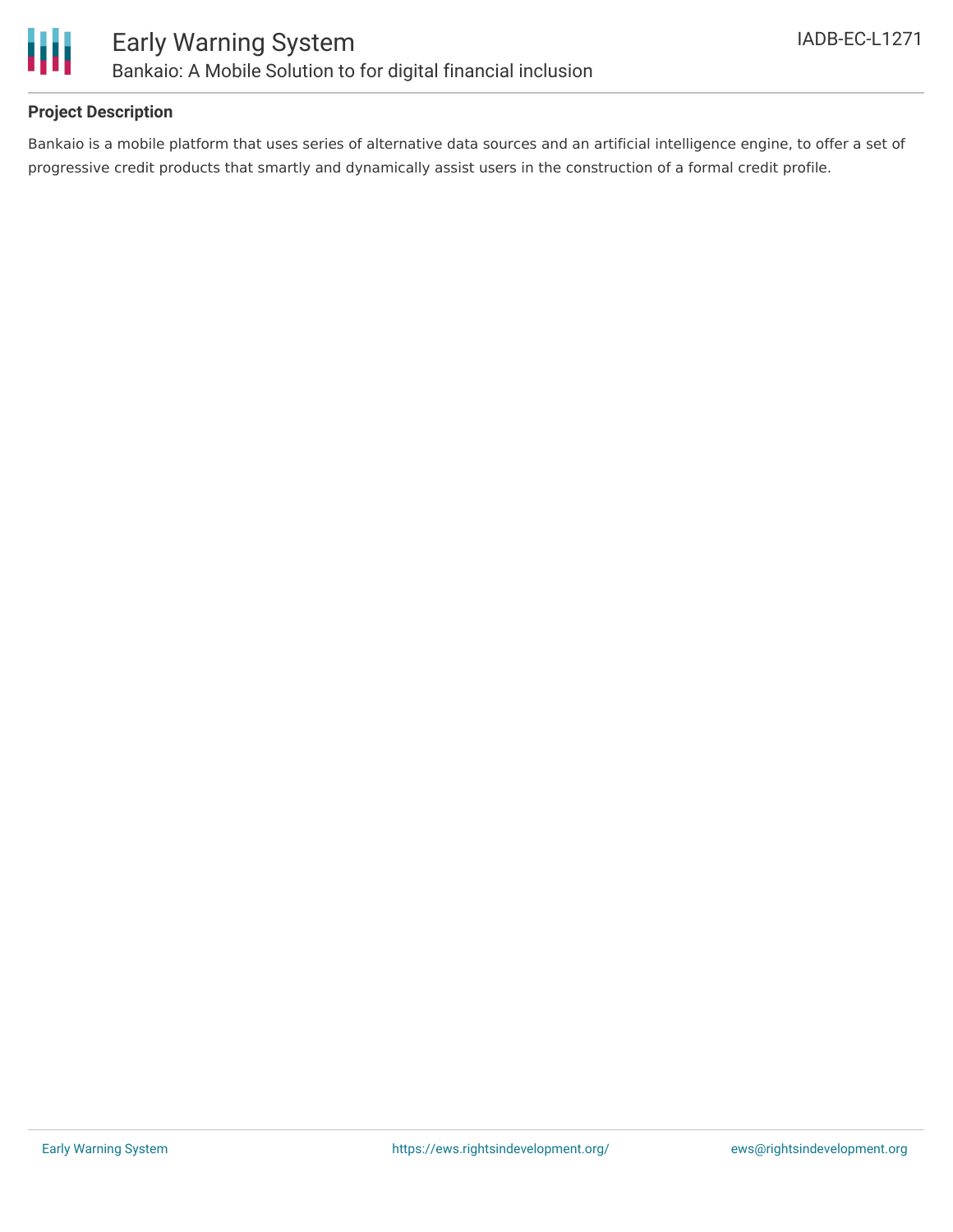

## Early Warning System Bankaio: A Mobile Solution to for digital financial inclusion

### **Investment Description**

• Inter-American Development Bank (IADB)